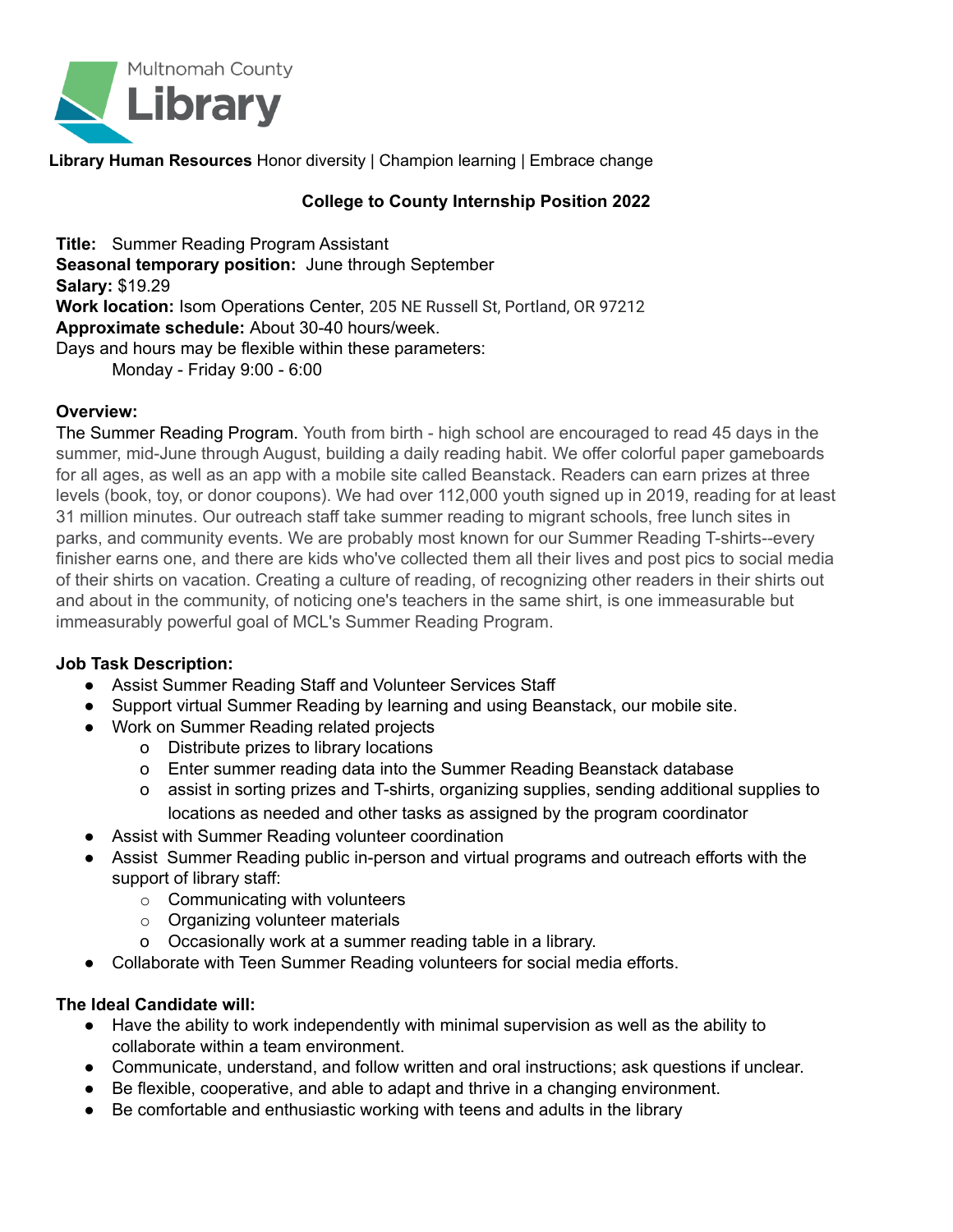## **Knowledge/Skills/Abilities Required:**

- Comfortable working with Teens.
- Enjoy talking with people and providing information and instruction to groups and individuals
- Enjoy working with technology and crafts.
- Able to troubleshoot and solve problems.
- Ability to work and talk effectively with people from different cultures.
- Ability to communicate effectively with others.
- Able to travel to library or community locations in support of the program. Travel may be via public transit

## **About Multnomah County Library**

Multnomah County Library transforms lives and is essential to the health and success of the community. We respect the past, are attentive to the present and are genuinely excited about the future. We're a forward-looking library, engaged in and energized by the challenges and opportunities facing public libraries in the next several years.

We are the oldest public library west of the Mississippi, with a [history](http://www.multcolib.org/about/mcl-his.html) that reaches back to 1864. Today, the [Central](http://www.multcolib.org/agcy/cen.html) Library and 18 [neighborhood](http://www.multcolib.org/hours/index.html) libraries that make up the library system house 700 computer search stations for the public and a [collection](http://catalog.multcolib.org/) of two million books and other library materials.

As Oregon's largest public library, MCL serves nearly one-fifth of the state's population with a wide variety of programs and services.

To read more about us, please visit our website at [www.multcolib.org.](http://www.multcolib.org/)

**COVID-19 Vaccination Requirement:** To protect the health of the community and employees, Multnomah County requires employees to be fully vaccinated against COVID-19 or have an approved medical or religious exception as a qualification of employment.

The rule applies to all employees, as allowable by law. Candidates who receive an offer of County employment must provide proof of vaccination upon hire or submit an exception request prior to their start date.

# **Veterans' Preference:**

Under Oregon Law, qualifying veterans may apply for veterans' preference for this recruitment. Review our [veterans' preference website](http://multco.us/jobs/veterans-preference-information-and-instructions) for details about eligibility and how to apply.

For veterans qualified for Veterans' Preference: If you believe you have skills that would transfer well to this position and/or special qualifications that relate to this position, please list those skills and/or qualifications.

**Accommodation under the Americans with Disabilities Act:** We gladly provide reasonable accommodation to anyone whose specific disability prevents them from completing an application or participating in this recruitment process. Please contact the recruiter below in